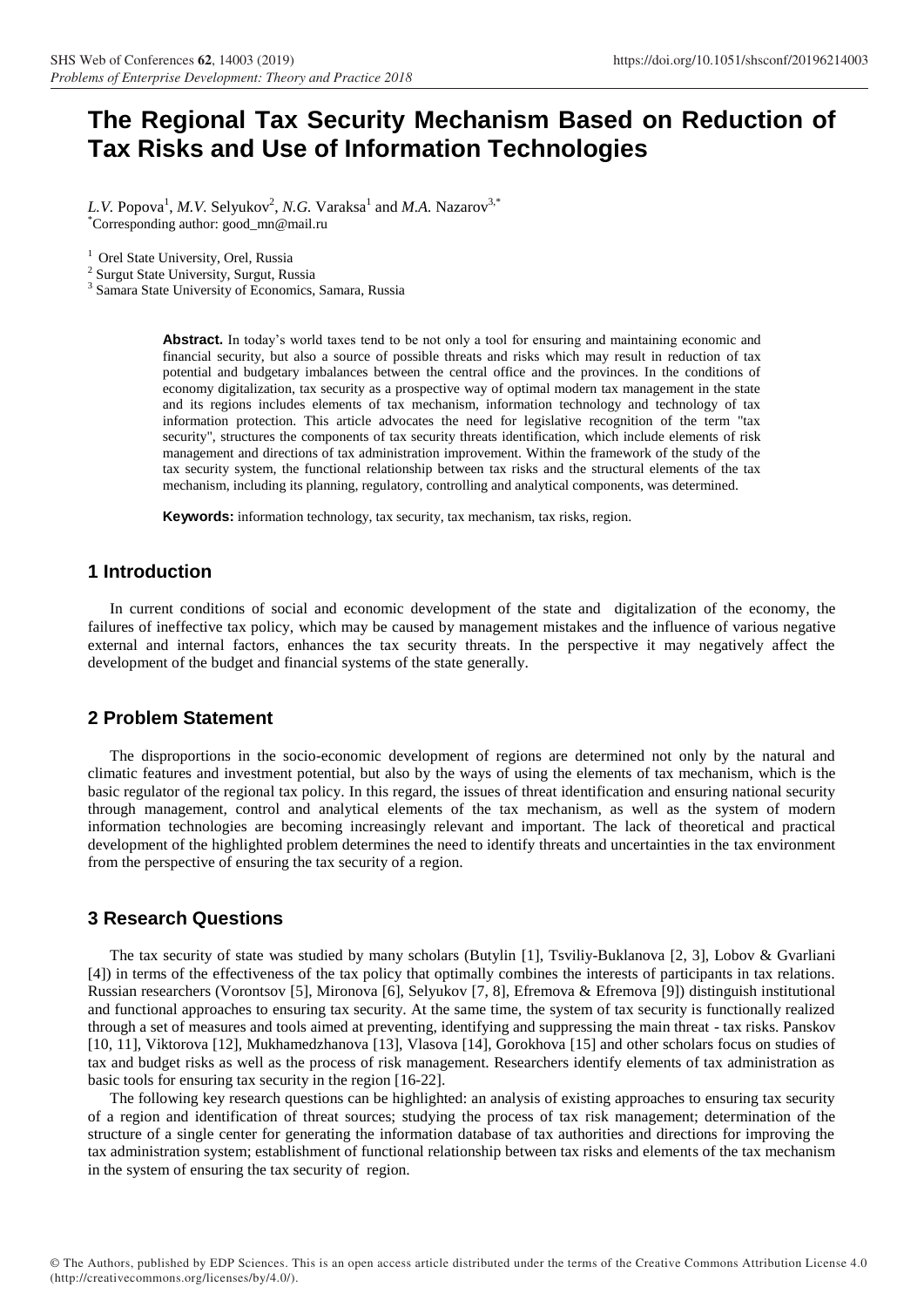#### **4 Purpose of the Study**

The purpose of this study is to review the existing approaches to ensuring tax security and tax risks reduction, as well as author's approach to structuring the elements of identification of treats and uncertainties in the tax sphere for the purposes of achieving tax security in the region. This leads to the revealing of functional connection between tax risks and structural elements of tax mechanism on the basis of planning, regulatory, control and analytical aspects.

## **5 Research Methods**

Within the framework of this study, the methods of scientific search, comparison, graphic construction, synthesis, modelling, abstraction and concretization were applied.

The practical application of risk identification elements together with tax mechanism instruments enables the prediction of potential positive or negative outcomes within the implementation of particular measures of regional tax policy and allows taking initial steps to minimize the negative impact of tax security threats on the socio-economic development of the state and its regions.

#### **6 Findings**

While understanding the full importance of the category "security" and its ensuring mechanisms, we consider it reasonable to give the term a legislative implementation and define it as a tax system condition, which provides a harmonious development of the tax sphere, opportunities of applying tax instruments in order to guarantee the state interests protection, the maintenance of socio-economic stability in society, as well as establishing the system of financial resources, able to counteract both predictable and unpredictable internal and external threats successfully.

The study revealed that the main source of tax security threats of the state are tax risks. Tax risks are associated with a specific event of stochastic nature. They tend to occur in conditions of insufficient tax legislation, the dual interpretation of legal regulation, the use of illegal tax schemes and the implementation of inefficient tax policy. The process of tax risk management is defined as a mechanism of relevant identification of threats and uncertainties, analysis and assessment of tax situation and establishment of measures to prevent or reduce negative impacts on the economic entity or state (Figure 1).



**Figure 1.** Tax risk management mechanism (Source: compiled by the authors)

The study found that the reasonable maximum permissible (critical) level of tax risk should not exceed 50% of the total tax debt from actually received taxes (Table 1). The predicted share of total tax debt in the total tax revenues in a region does not exceed the established allowable level of 50%. However, the growth of tax debt in the mid-term perspective should be under strict control and get subjected to detailed analysis by regulatory authorities in order to ensure an adequate level of tax security in the region.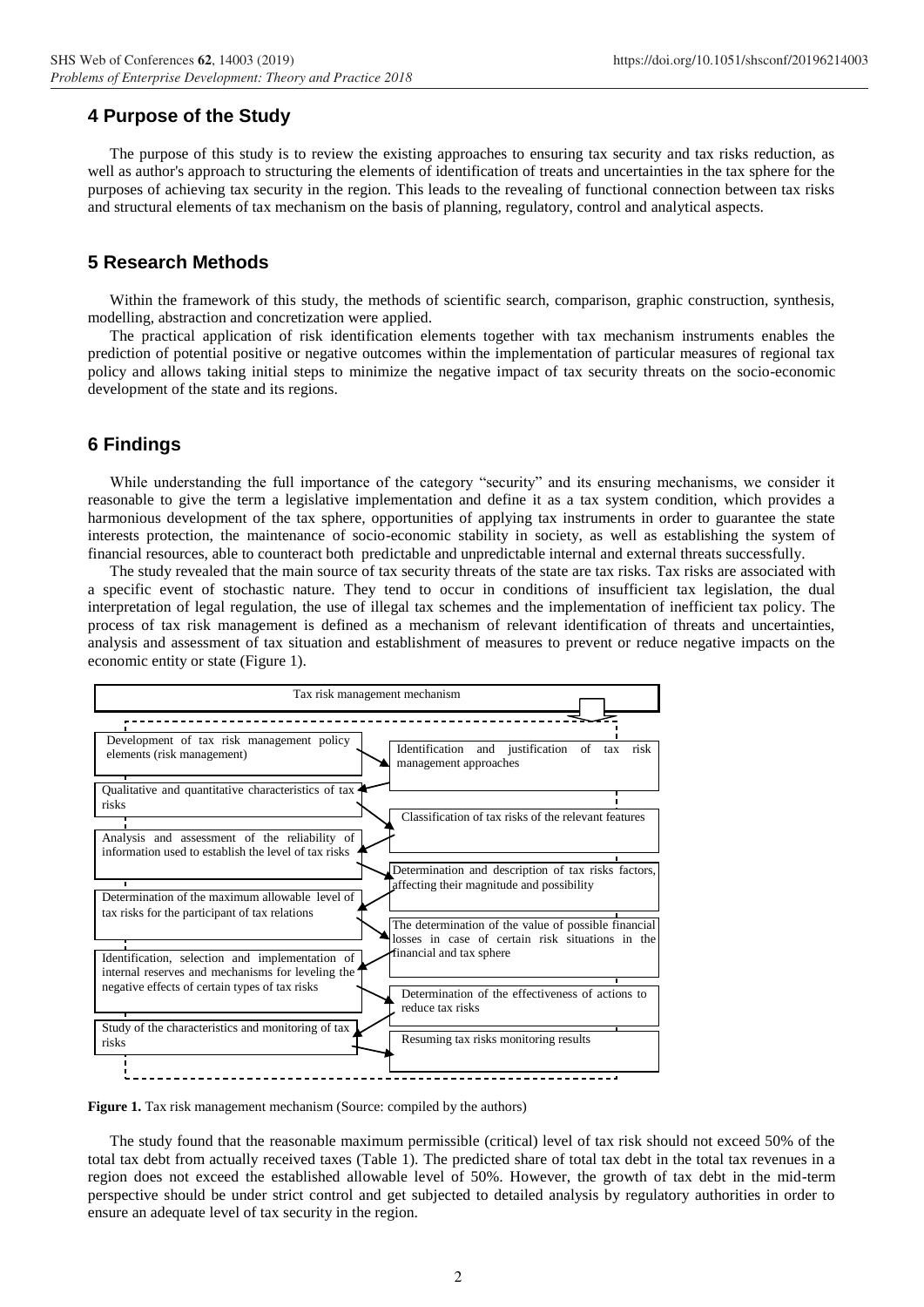Such arrangements as effective operation of a unified data processing center and development of tax authorities' database providing information about taxpayers, financial and economic activities and socio-economic situation in Russian regions may be suggested as preventive measures to increase the efficiency of regional tax authorities.

| <b>Criteria</b>                              | Orel region |           | <b>Tyumen region</b> |           |
|----------------------------------------------|-------------|-----------|----------------------|-----------|
|                                              | 2016 г.     | $2017$ r. | 2016 г.              | $2017$ r. |
| Total taxes received, mln. rub.              | 22 764      | 28418     | 155 848              | 96 142    |
| Total tax indebtedness, mln.<br>rub.         | 3828        | 3451      | 7 1 8 9              | 9457      |
| Tax risk level, %                            | 16,8        | 12,15     | 4,61                 | 9,84      |
| The maximum permissible<br>level of tax risk | ${}<$ 50%   | ${}<$ 50% | $< 50\%$             | ${}<$ 50% |

**Table 1.** Assessment of the level of tax risk in the regions of the Russian Federation

Source: compiled by the authors.

In the process of ensuring regional tax security, it is necessary to take into account interrelation of tax risks not only with managerial factor, but also with other structural elements of tax mechanism (Fig. 2).



**Figure 2.** Functional interrelation of tax risks and elements of the tax mechanism in providing of the regional tax security system (Source: compiled by the authors)

In order to ensure tax security, the following areas were defined for improving tax administration system:

1) introduction into the scientific practice such category as "tax amnesty". This meets the demands of modern society, particularly it stimulates the growth of social welfare and reduces social tension;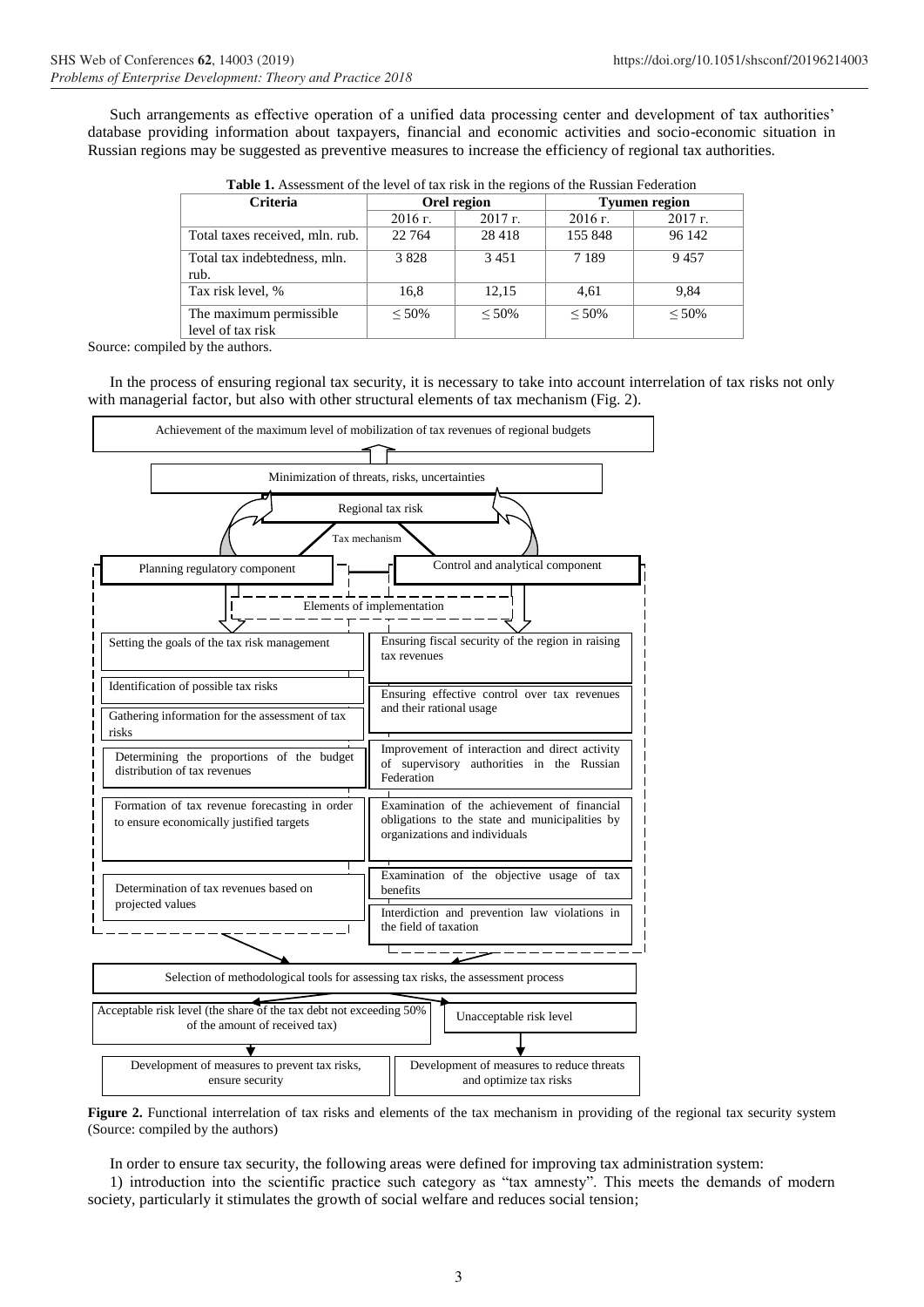2) introduction of the term "tax disqualification" into legislation and professional practice and establishing criteria for the application of tax disqualification, the mechanism for its implementation, the possible periods and reasons for the tax disqualification of individuals and legal entities.

# **7 Conclusion**

Tax system and tax policy play significant role in ensuring the tax security of the state and depend on specific situation and features of the country's development. It is proved that the implementation of a unified tax policy that provides the balance of interests of all tax parties, tax administration system development will facilitate eliminating threats and ensuring tax security.

In regional tax security system the effective usage of tax mechanism instruments should be focused on a steady development of the real sector of the economy and guaranteeing region's financial self-sufficiency via state support, by stimulating economic activity of the territories and improving the efficiency of using the resource potential.

## **Acknowledgments**

The paper was prepared under the state project No. 26.2758.2017/4.6 for 2017-2019 years "System of analysis of the formation and distribution of the cost of innovative products based on the infrastructure concept."

## **References**

- 1. D.V. Butylin, Problems of ensuring of tax security. *Vestnik of South Ural State University*, **13**, 224-227. URL: <http://cyberleninka.ru/article/n/problemy-obespecheniya-nalogovoy-bezopasnosti> (2006). [in Rus.].
- 2. А.А. Tsviliy-Buklanova, Tax security of the state an essential object of legal regulation. *Actual Issues of Economic Sciences,* **44***,* 76-85 (2015). [in Rus.].
- 3. А.А. Tsviliy-Buklanova, Threats to Russia's tax security in the context of modern state development. *Vestnik of Omsk University,* **1**, 41-48. URL: [https://cyberleninka.ru/article/n/ugrozy-nalogovoy-bezopasnosti-rossii-v](https://cyberleninka.ru/article/n/ugrozy-nalogovoy-bezopasnosti-rossii-v-kontekste-sovremennogo-razvitiya-gosudarstva)[kontekste-sovremennogo-razvitiya-gosudarstva](https://cyberleninka.ru/article/n/ugrozy-nalogovoy-bezopasnosti-rossii-v-kontekste-sovremennogo-razvitiya-gosudarstva) (2010). [in Rus.].
- 4. S.R. Lobov, I.E. Gvarliani, Formation of an economic mechanism to ensure tax security. *Vestnik of the Sochi State University of Tourism and Resort Business*, **3**(17), 77-80. URL: [http://vestnik.sutr.ru/journals\\_n/1317916915.pdf](http://vestnik.sutr.ru/journals_n/1317916915.pdf) (2011). [in Rus.].
- 5. B.V. Vorontsov, Tax security of the state and economic systems. *Problems of the Modern Economy*, **3**(27), 586-588. Retrieved from: http://www.m-economy.ru/art.php?nArtId=2199 (2008). [in Rus.].
- 6. O.A. Mironova, Tax security: the development of the theory, methodology and practice. *Innovative Development of the Economy*, **3-1**(33), 90-97 (2016). [in Rus.].
- 7. M.V. Selyukov, The concept of the influence of elements of the tax mechanism on the state tax security. *Economic and Human Sciences,* **9**(272)*,* 65-71 (2014). [in Rus.].
- 8. M.V. Selyukov, Providing regional tax security by reducing tax risks. *Management Accounting,* **7**, 72-79 (2016). [in Rus.].
- 9. T.A. Efremova, L.I. Efremova, Information and technological bases of tax administration modernization. *Finance and Control*, **1**, 212-236 (2012). [in Rus.].
- 10. V.G. Panskov, Tax risks: taxpayers and the state. *Tax Vestnik,* **1,** 3-7. URL: https://www.lawmix.ru/bux/36627 (2009). [in Rus.].
- 11. , V.G. Panskov The interrelation of tax risks of taxpayers and the state. *Taxes and Taxation,* **12**, 18-22*.* URL: <https://www.lawmix.ru/bux/35519> (2008). [in Rus.].
- 12. N.G. Viktorova, Classification basis for tax risks. *Problems of Risk Analysis*, **2**, 26-29 (2013). [in Rus.].
- 13. S. Mukhamedzhanova, The impact of state tax policy on reducing tax risks. In B. Abdraim (Ed.) *Collection of articles of the 2nd republic scientific student conference* «*20 years of independence of Kazakhstan and the formation of civil society»,* (pp. 200-203). Astana, Kazakhstan: Eurasian National University named after L.N. Gumilyov. URL:<https://refdb.ru/look/1089342-pall.html> (2011). [in Rus.].
- 14. Y.A. [Vlasova, Risks of regional budgets of the Russian Federation.](https://www.scopus.com/authid/detail.uri?origin=resultslist&authorId=57188979139&zone=) *[Espacios,](https://www.scopus.com/sourceid/11200153556?origin=resultslist)* **38**(52), 10. URL: <http://www.revistaespacios.com/a17v38n52/17385210.html> (2017).
- 15. D.V. Gorokhova, Budgetary risk management of the Russian Federation: Modern look and prospects. *Financial Journal*, **3**, 55-62. URL: [http://www.nifi.ru/images/FILES/Journal/Archive/2013/3/statii/2013\\_03\\_06.pdf.](http://www.nifi.ru/images/FILES/Journal/Archive/2013/3/statii/2013_03_06.pdf) (2013). [in Rus.].
- 16. V.A. Hochuev, Optimization of tax administration as a factor in increasing tax security. *Tax Policy and Practice,* **8- 1,** 12-14 (2009). [in Rus.].
- 17. V.S. [Bochko, T](https://www.scopus.com/authid/detail.uri?authorId=55961317100&eid=2-s2.0-84979726349)he accelerating and constraining factors of the coordinated and balanced development of regions. *[Economy](https://www.scopus.com/sourceid/21100242818?origin=recordpage) of Region,* **1**(1)*,* 39-52. DOI: 10.17059/2015-1-4 (2015). [in Rus.].